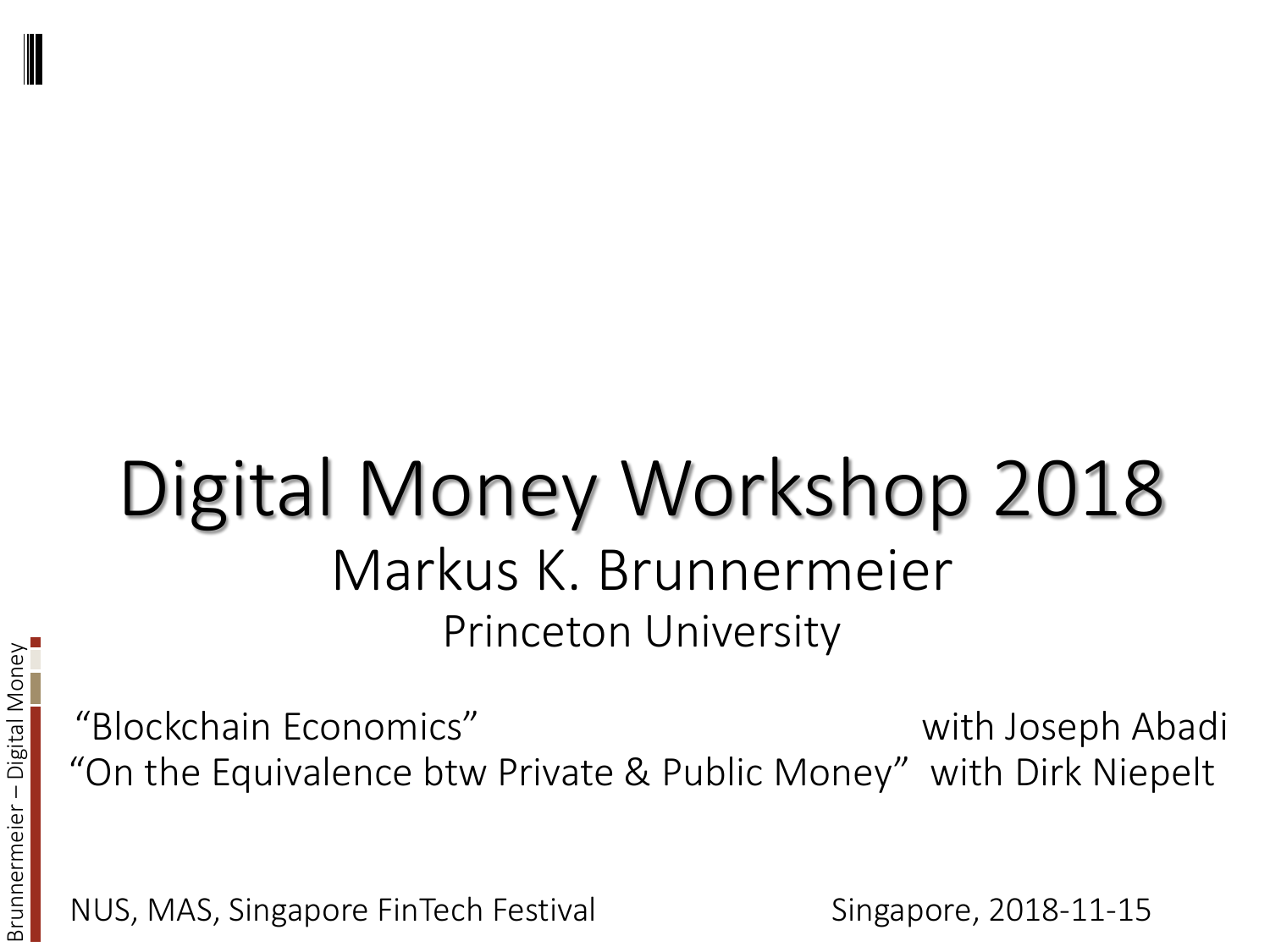# ■ Digital Economy – Rethinking Money

- Role of cash and other forms of outside money
	- Cash as protector of privacy in an open society
- What new forms of money might emerge?
- Should central banks endorse/fight
	- digital money?
	- cryptocurrencies?
	- Blockchain technology?
- Competition among currencies (and other means of payments, store of value, carrier of info) in a world with declining transaction costs
- **Tokenization**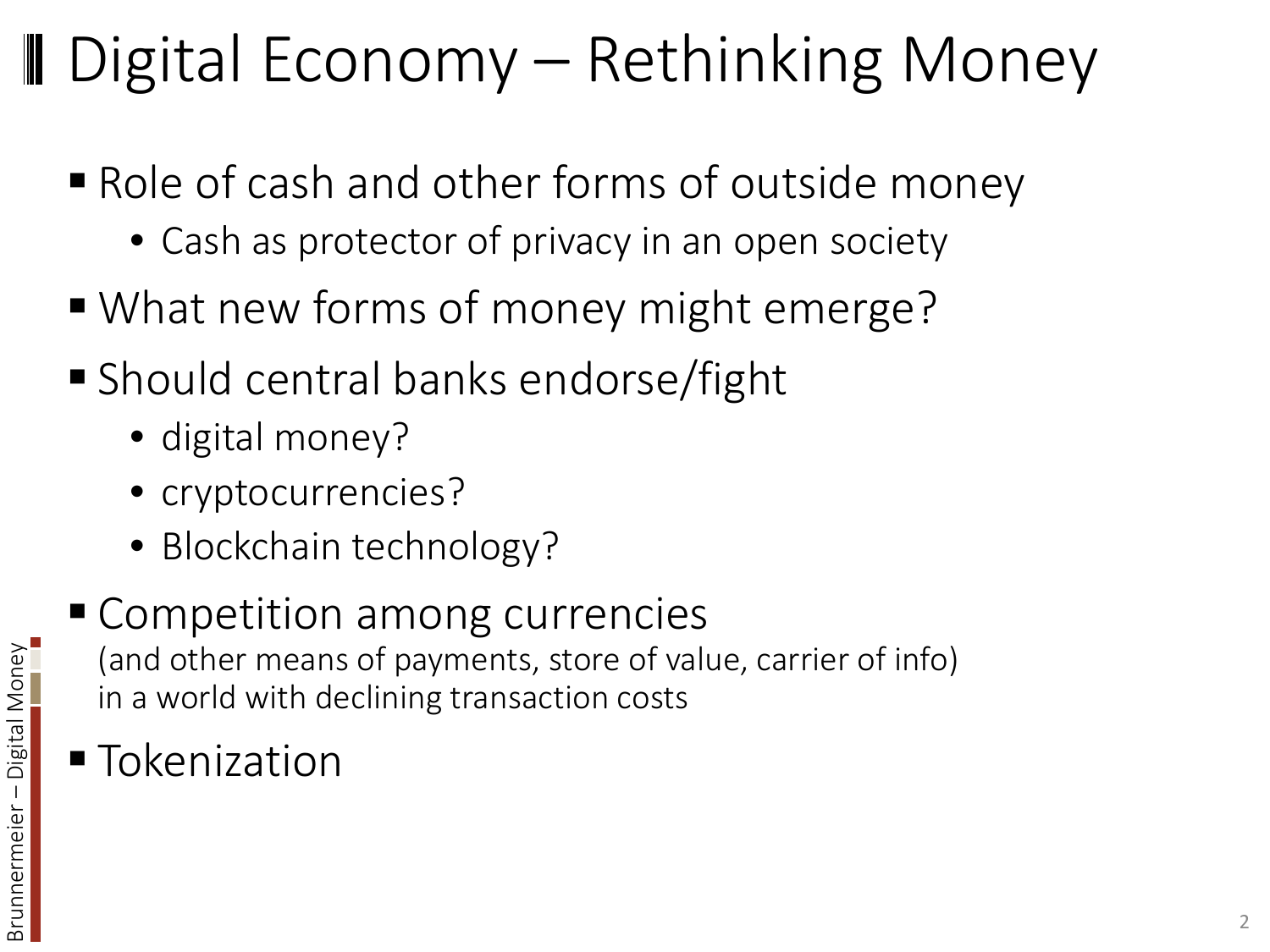### **Overview**

- 3 roles of money & 3 components of asset's value
- Money creation creates rents & resource cost free
- Private vs. public money *with Dirk Niepelt*
	- Who is allowed to issue "money"?
	- Should government compete with private money or disallow it?
		- CDBC vs. Vollgeld/sovereign money
	- Equivalence Theorem
- What's special about digital money?
- What's special about crypto money? *with Joseph Abadi*
	- Blockchain trilemma
	- Fork competition vs. Hayekian currency competition
	- Enforcement: Ownership vs. Possession crypto currencies are special blockchains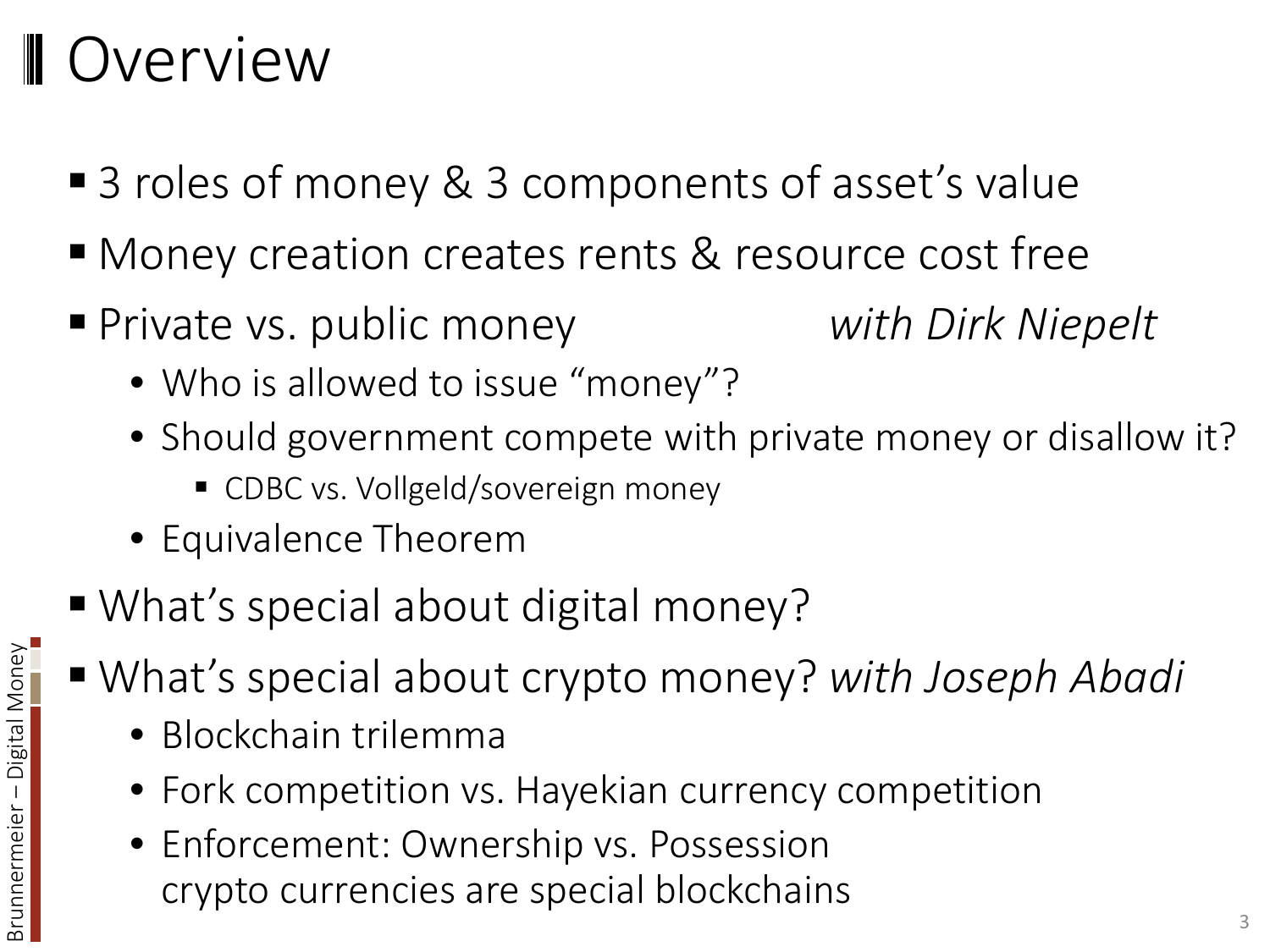# **Ⅱ Roles of Money**

- When is money "essential" a la Hahn?
	- Changes in allocation ⇒ MRS/SDF
- 1. Record-keeping device (information role)
	- Balance of tokens as a crude summary of history
	- Centralized (CBDC) vs. decentralized (cash, DLT)
- 2. Medium of exchange
	- double-coincidence of wants
	- max  $U(x)$  subject to
		- Budget constraint  $B = 0$
		- Liquidity constraint  $\mathcal{L} \leq 0$ 
			- Cash in advance, MIU, shopping time, New monetarism

#### 3. Store of value

 $\bullet$  bubble – money changes the asset span

e.g. Samuelson OLG, Bewley, "I Theory of Money"

 $Good 1$ 

**Money** 

Good<sup>3</sup>

C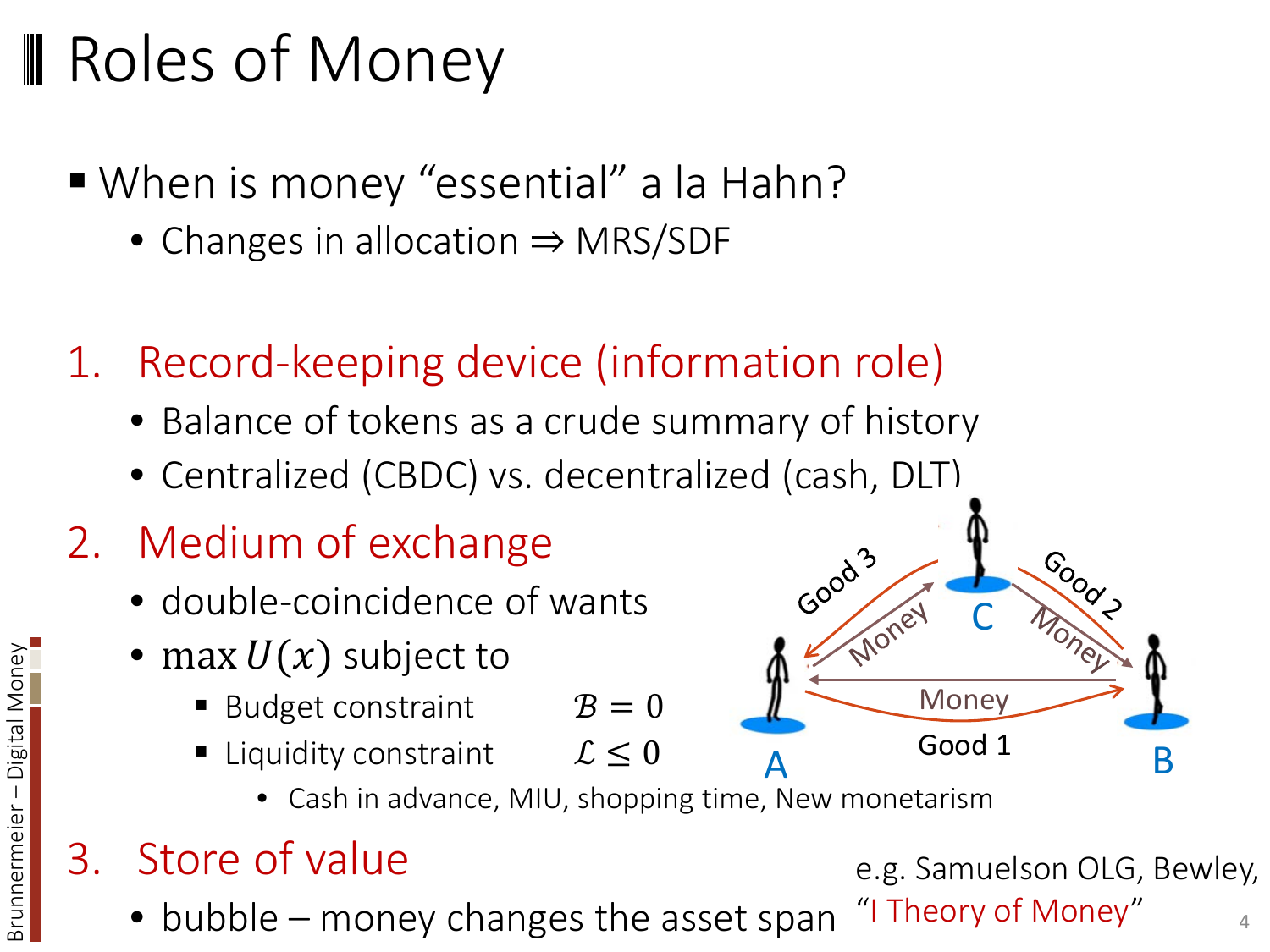■ 3 Components of an Asset's Value

$$
\bullet p_t = v_t + l_t + b_t
$$

- 1. Fundamental value  $v_t = E_t[\sum_{s=t+1}^{T} \beta \frac{\delta u / \delta c_s}{\delta u / \delta c_t}]$  $\frac{\partial u / \partial c_S}{\partial u / \partial c_t} CF_S$
- 2. Liquidity value  $l_t = E_t[\sum_{s=t+1}^{T} \beta^s \alpha_{s-1} \frac{\partial u/\partial c_s}{\partial u/\partial c_t} CF_s]$ du/dc<sub>t</sub><br>' where  $\frac{\alpha_t}{\alpha_t}$  $\alpha$ <sub>t</sub>+1 :  $= \frac{\lambda_t}{\partial u/\hat{c}}$  $\frac{\partial u}{\partial c_t}$  $\mathcal{L}'$  (velocity)
	- Improves medium of exchange, (relaxes  $\mathcal{L}$ -constraint)
- 3. Bubble value  $b_t = \lim_{T \to \infty}$  $T\rightarrow\infty$  $E_t[\beta]$  $T$  $\leq$  1  $\frac{\prod_{s=t}^{T-1}(1+\alpha_s)}{2}$  $>1$  $\frac{\partial u/\partial c_T}{\partial u}$  $\frac{\partial u / \partial c_I}{\partial u / \partial c_t} b_T$ 
	- Completes market/OLG

Brunnermeier

– Digital Money

Brunnermeier – Digital Money

5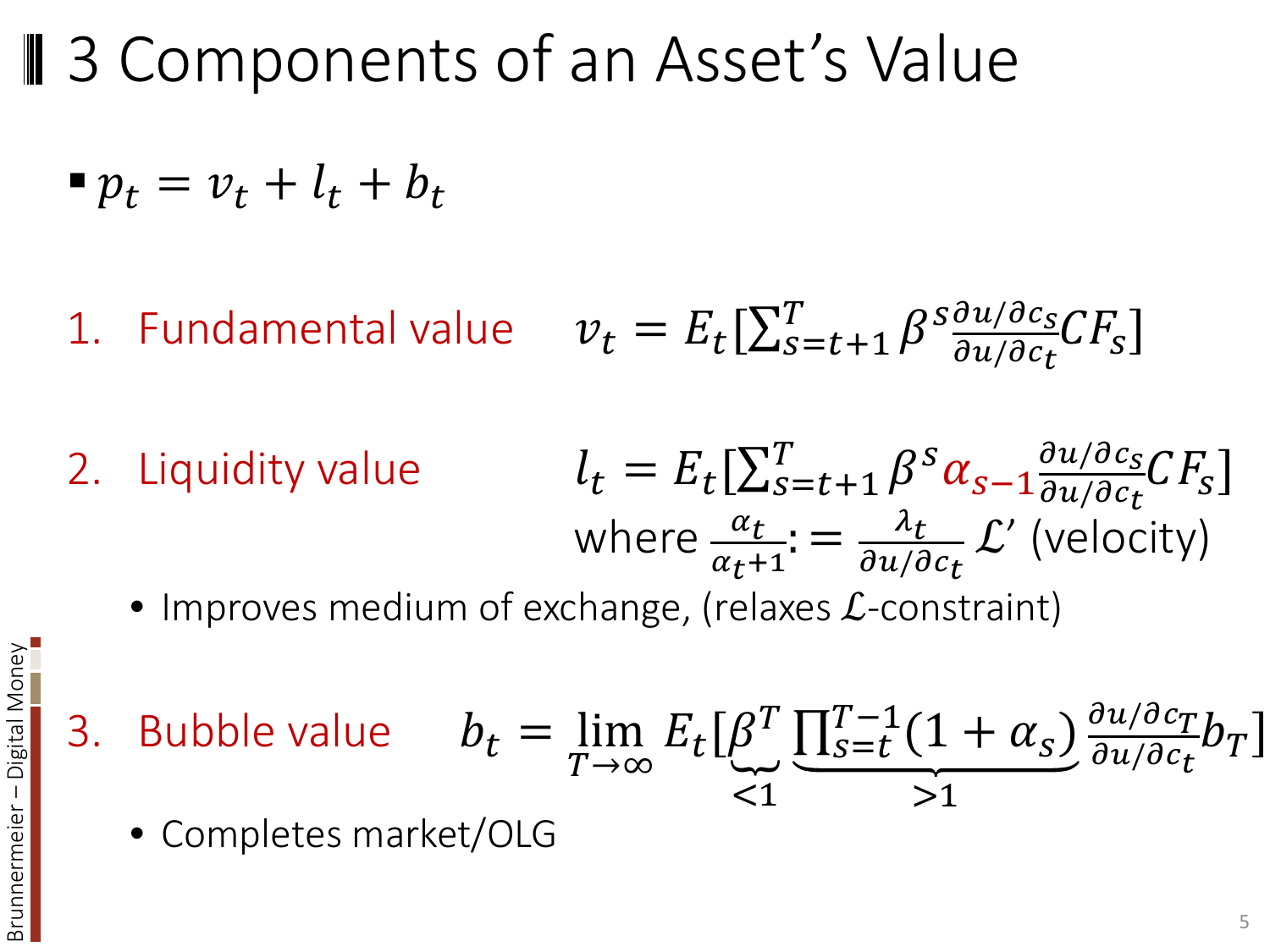# **Rents from Money Creation**

- **Extreme form:** issue bubbly liquid asset
	- No (social) resource costs Friedman '69
- More general: hold illiquid asset with high  $\nu$  (cash flow) issue liquid asset with low  $\nu$

| High $v$   | High $l, b$ |
|------------|-------------|
| Low $l, b$ | Low $\nu$   |

#### **Rents:**

Brunnermeier

– Digital Money

Brunnermeier – Digital Money

- "free lunch"
- Curse excessive supply, ICOs ⇒ inflation
- Who has the right to "collect" these rents? Competitiveness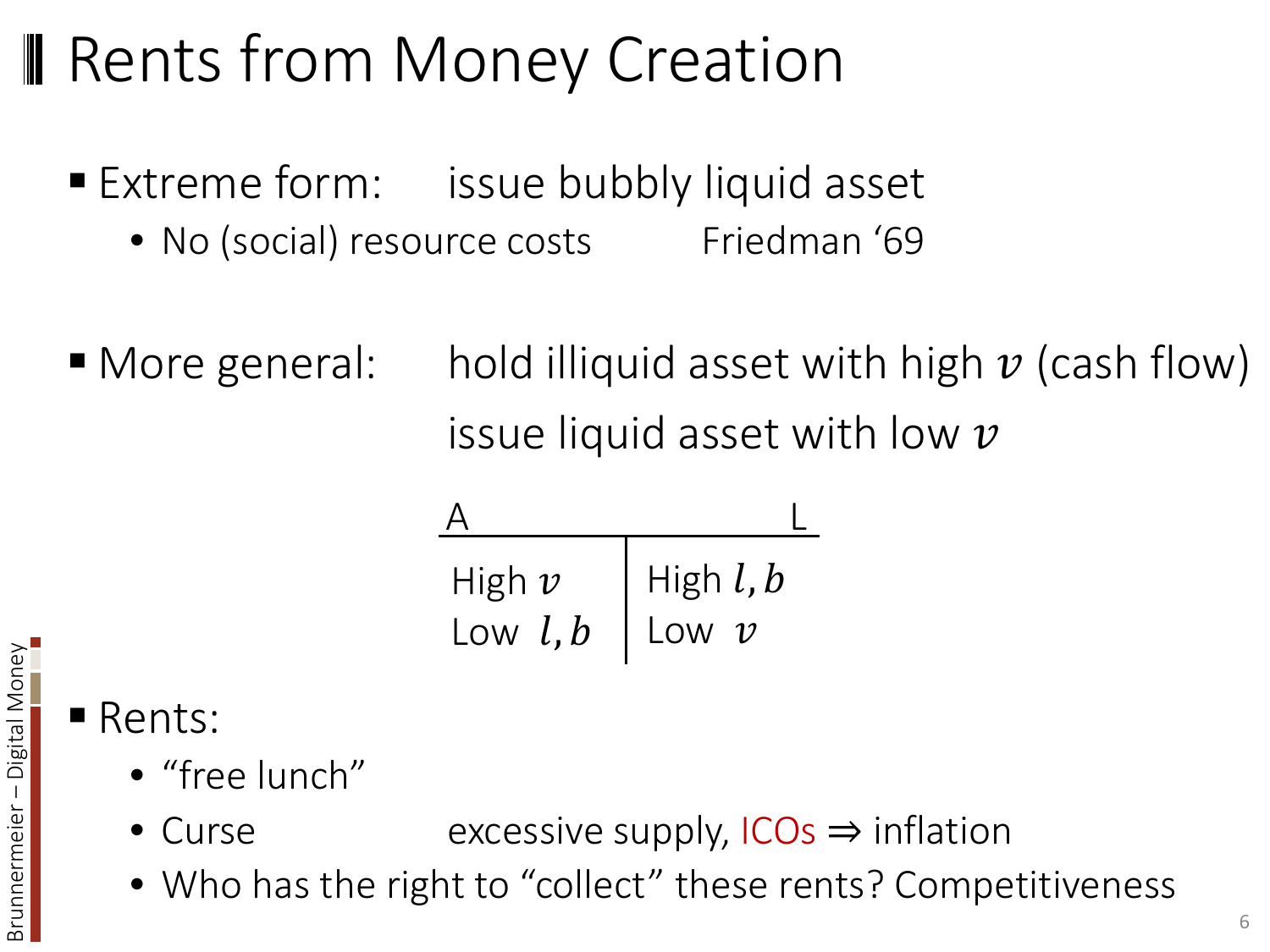# **Public/Private Money Competition**

- Restrict private money Chicago plan, Vollgeld
- Compete with private money CBDC
- Competition among private monies
	-
	-

• Centralized ledgers **Alipay with WeChatPay** 

• Decentralized ledger Blockchain Trilemma, Fork

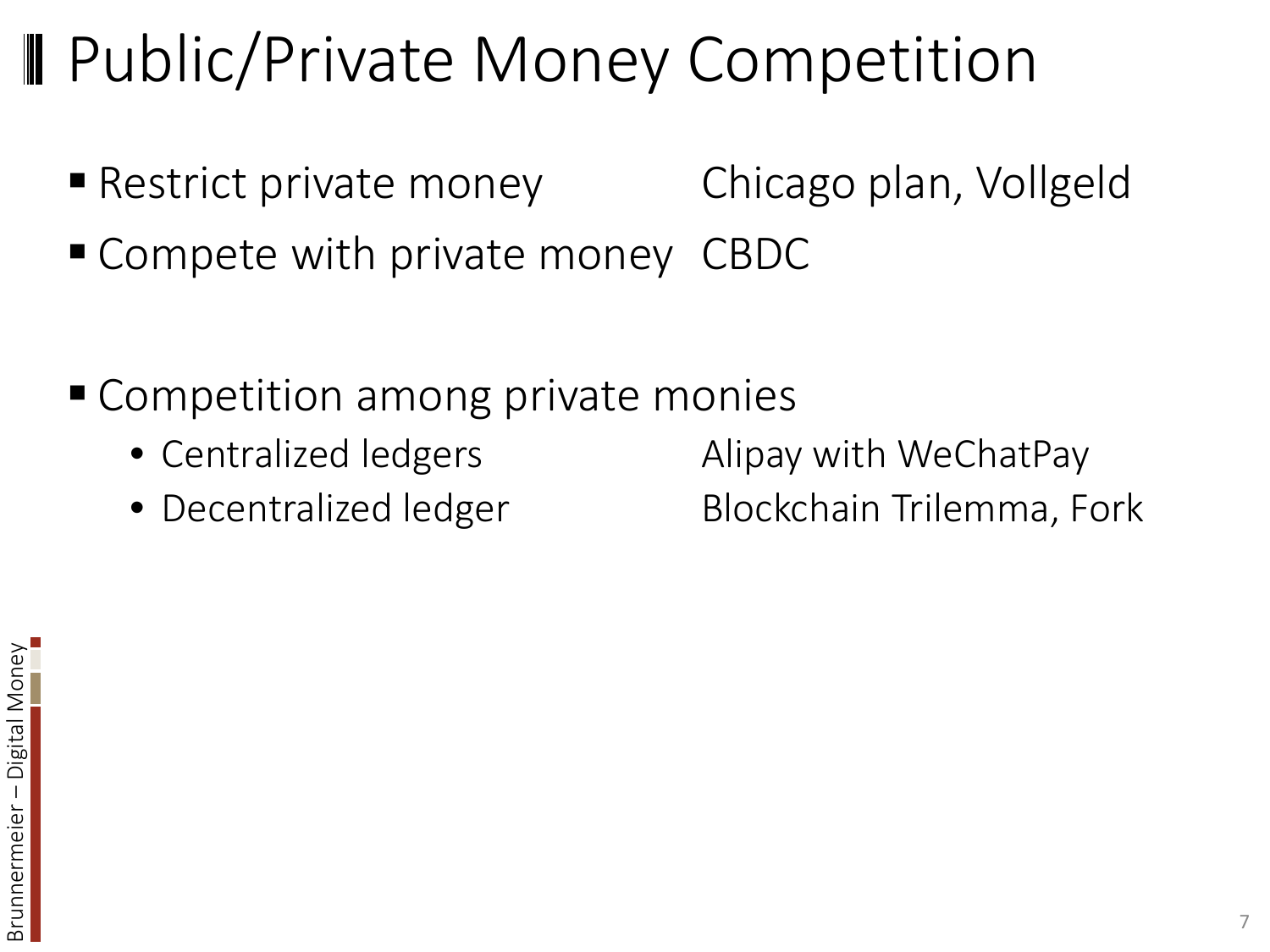# **II** Classifying Money

| <b>Money</b>                      | <b>Public</b>       | <b>Private</b>                                             |
|-----------------------------------|---------------------|------------------------------------------------------------|
| <b>Outside</b>                    | Cash<br><b>CBDC</b> | Cryptocurrencies                                           |
| <b>Inside</b><br>debt obligation) |                     | <b>Bank deposits</b><br>Credit cards,<br>e-money (Alipay), |

#### Gov.-Regulating money supply Limit private money creation or compete with it

• CDBC vs. Chicago Plan/Vollgeld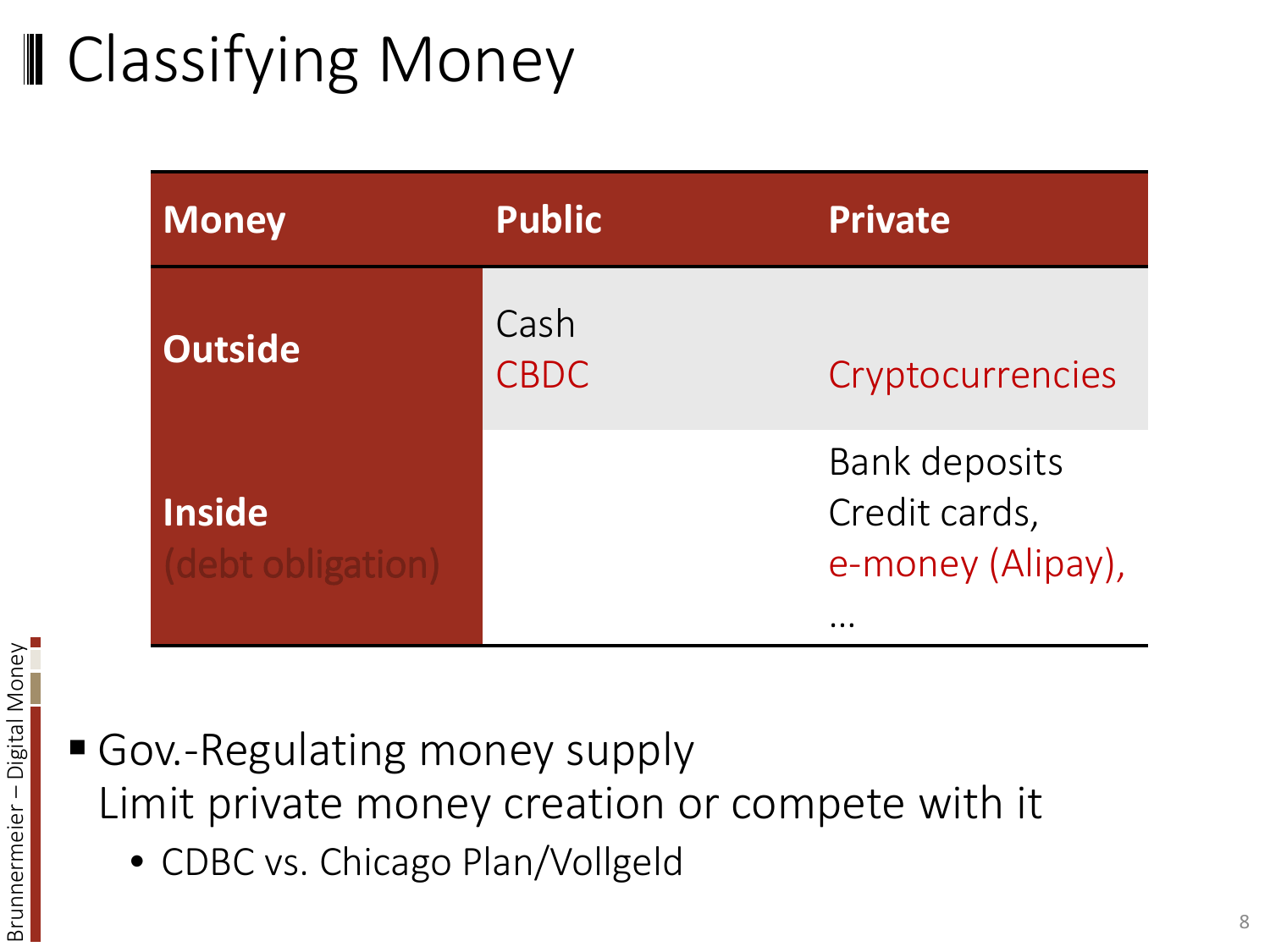#### **I** Equivalence btw Public and Private Money

- Brunnermeier & Niepelt (2018) "Modigliani-Miller/Ricardian Equivalence type theorem"
- Example: Crowd out public money (CBDC) crowds out private money (deposits) s.t.  $\mathcal{L}, \mathcal{L}'$  stay constant<br>
• Resource problem: No, since no social costs (Friedman '69)
	- No, since no social costs (Friedman '69)
	- Wealth problem: Redistributes rents
- Wealth redistribution issue does not arise when
	- 1. Banks very competitive, so that they had to pass on all rents to borrowers/savers
	- 2. Banks' ownership structure = tax paying structure (Barro '74)
		- Swap banks claims for reduction of implicit tax liability claims
		- Any representative agent economy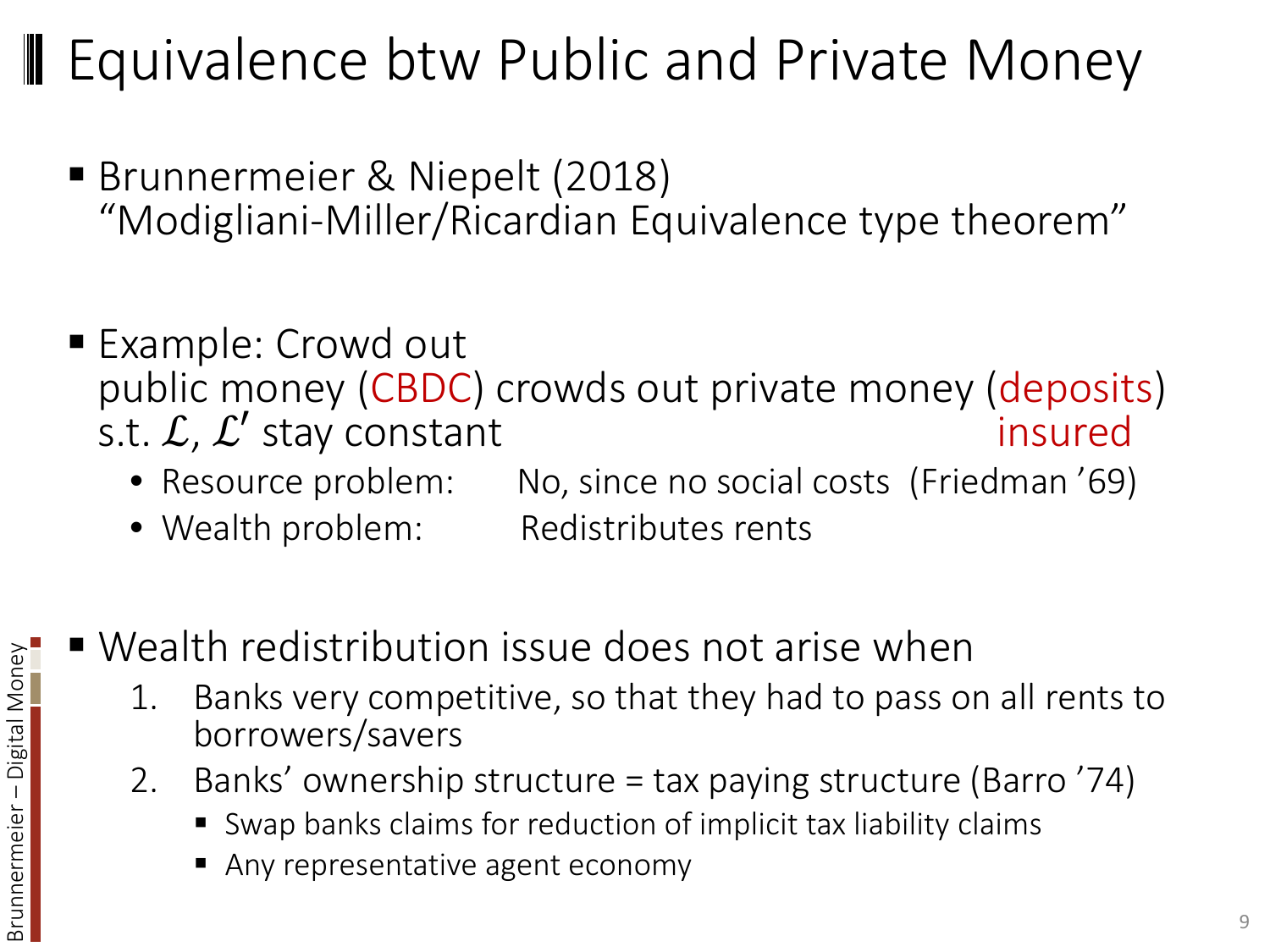## **II** Equivalence: CBDC vs. Deposits

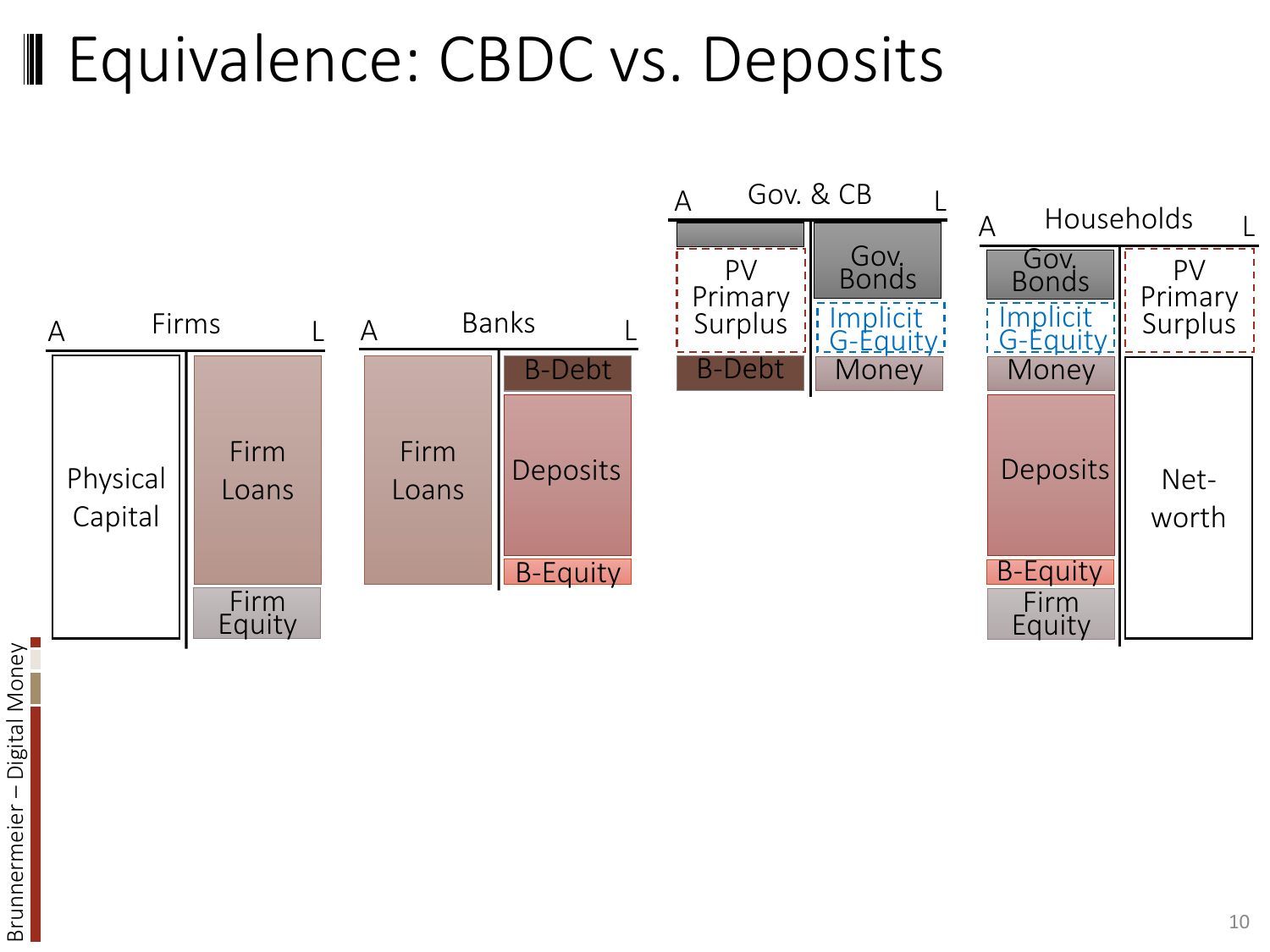## **II** Equivalence: CBDC vs. Deposits

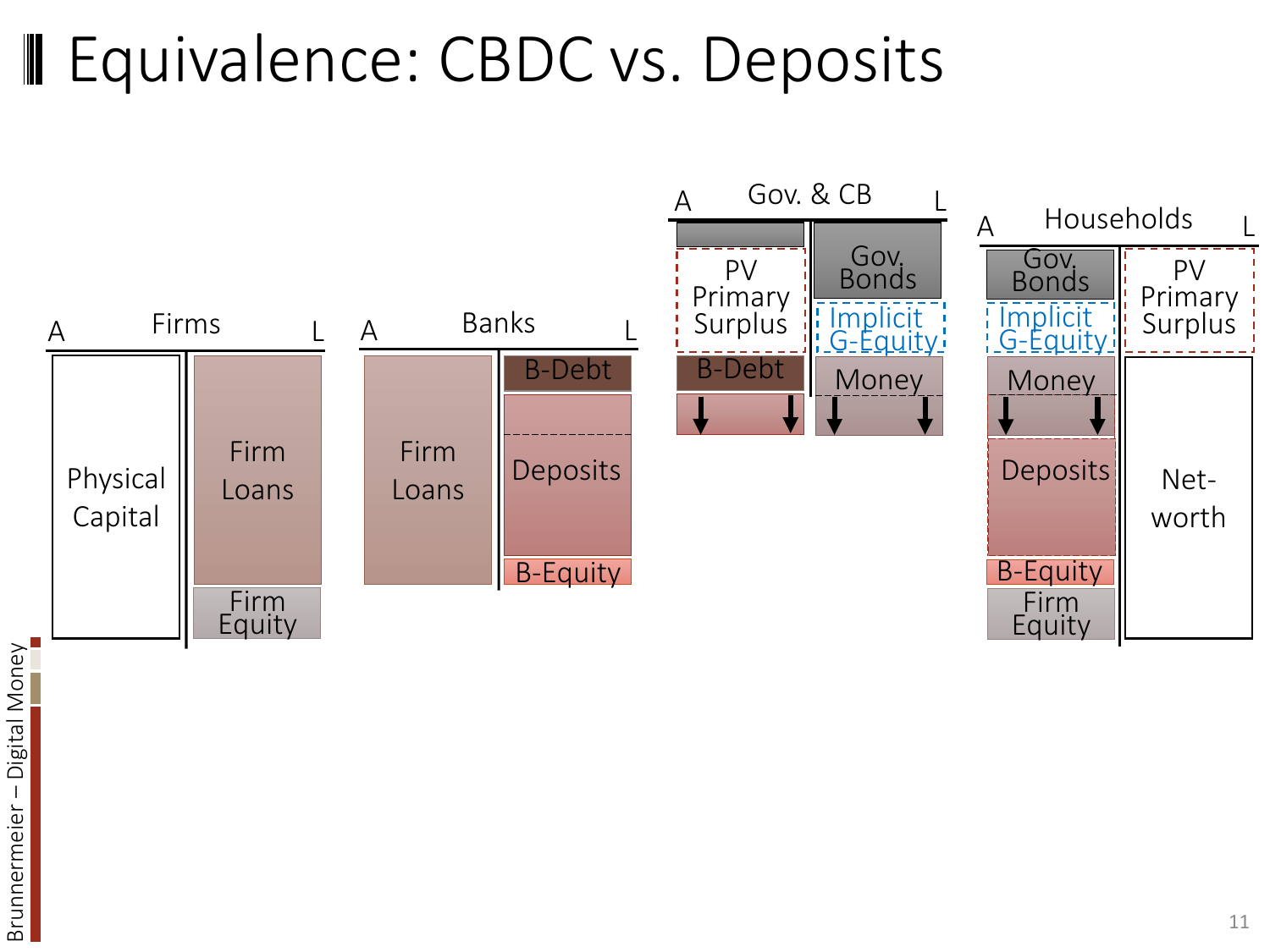# Equivalence: CBDC vs. Deposits



- Key insight: Central bank "passes through" funding
- If banks are non-competitive, CB's supply function has to be such that banks set the same deposit rates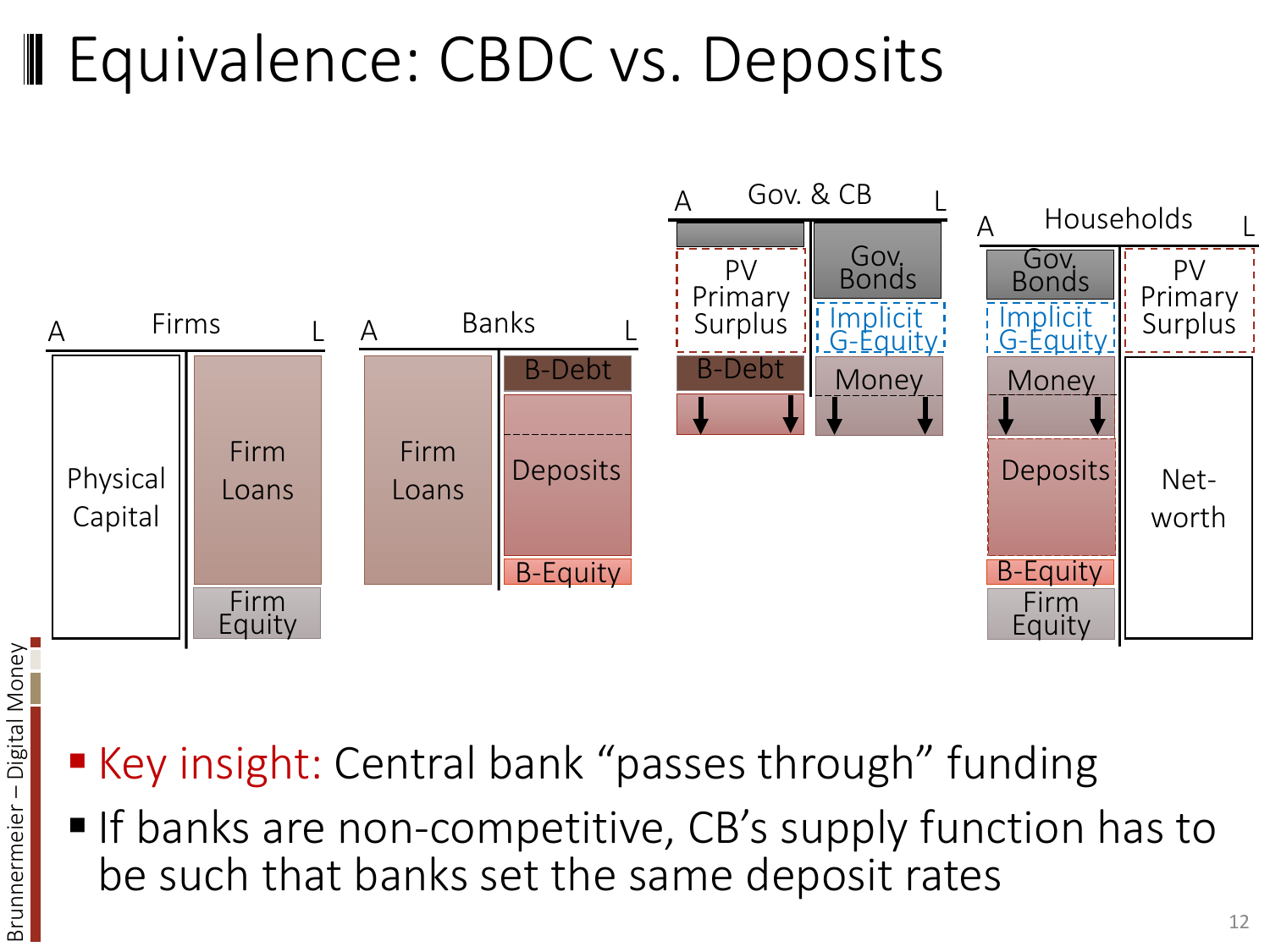## **Nore Examples**

#### ■ CBDC vs. deposits with bank runs

- Transfers needed
- Chicago Plan the end of fractional reserve banking (Fisher, 1935, 1936)
	- Equivalence: Central bank buys up all deposits at (possibly distorted) market price
- "Vollgeld"/ "sovereign money" (prohibition)
	- "Vollgeld" redistributes rents from banks to central bank
	- Equivalence only if HH exposures to bank profits = taxes (Ricardian equivalence)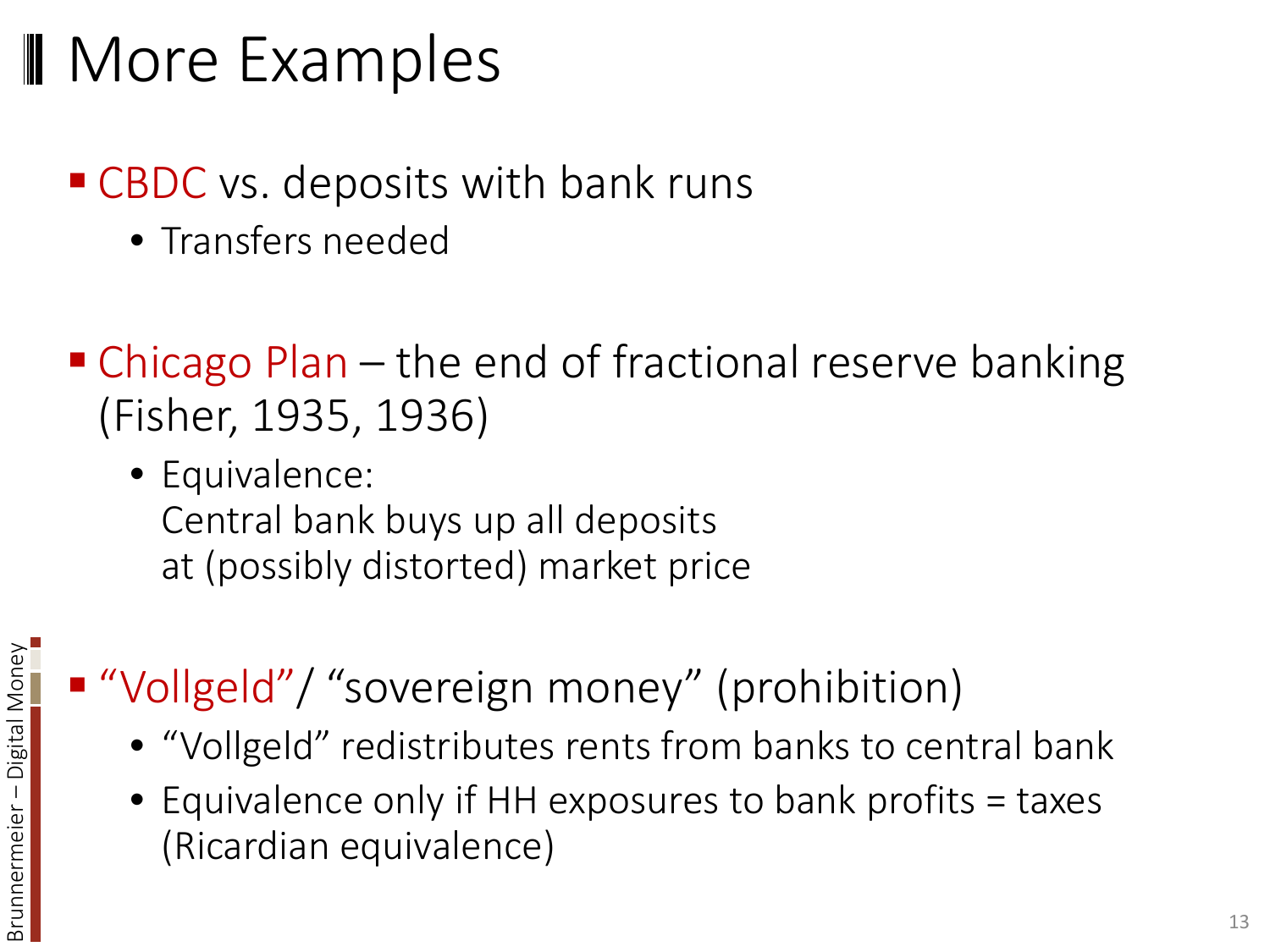### What's Special about "Digital Money"?

1. Money as record keeping device (token)



Brunnermeier

– Digital Money

Brunnermeier – Digital Money

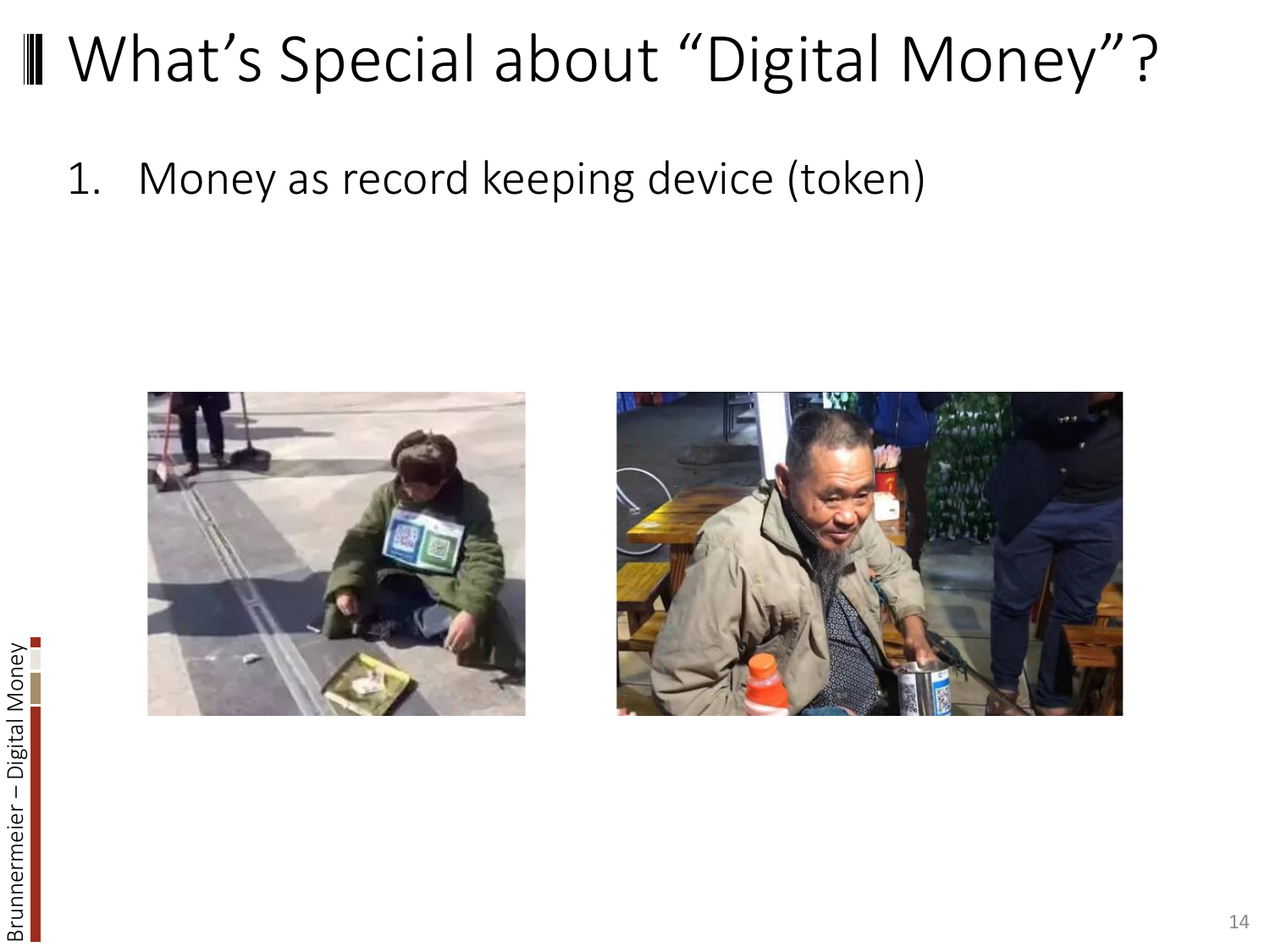# What's Special about "Digital Money"?

- 1. Money as record keeping device (token)
- Information role of money ⇒ record keeper(s) receives info rents
	- Example: Ant Financial's credit scoring
- Convenience to use ⇒ higher velocity
	- Equivalence can be maintained.

- Easy to exchange
	- ⇒ network externalities decline
	- ⇒ separates store of value from medium exchange
	- ⇒ Lower rents for issues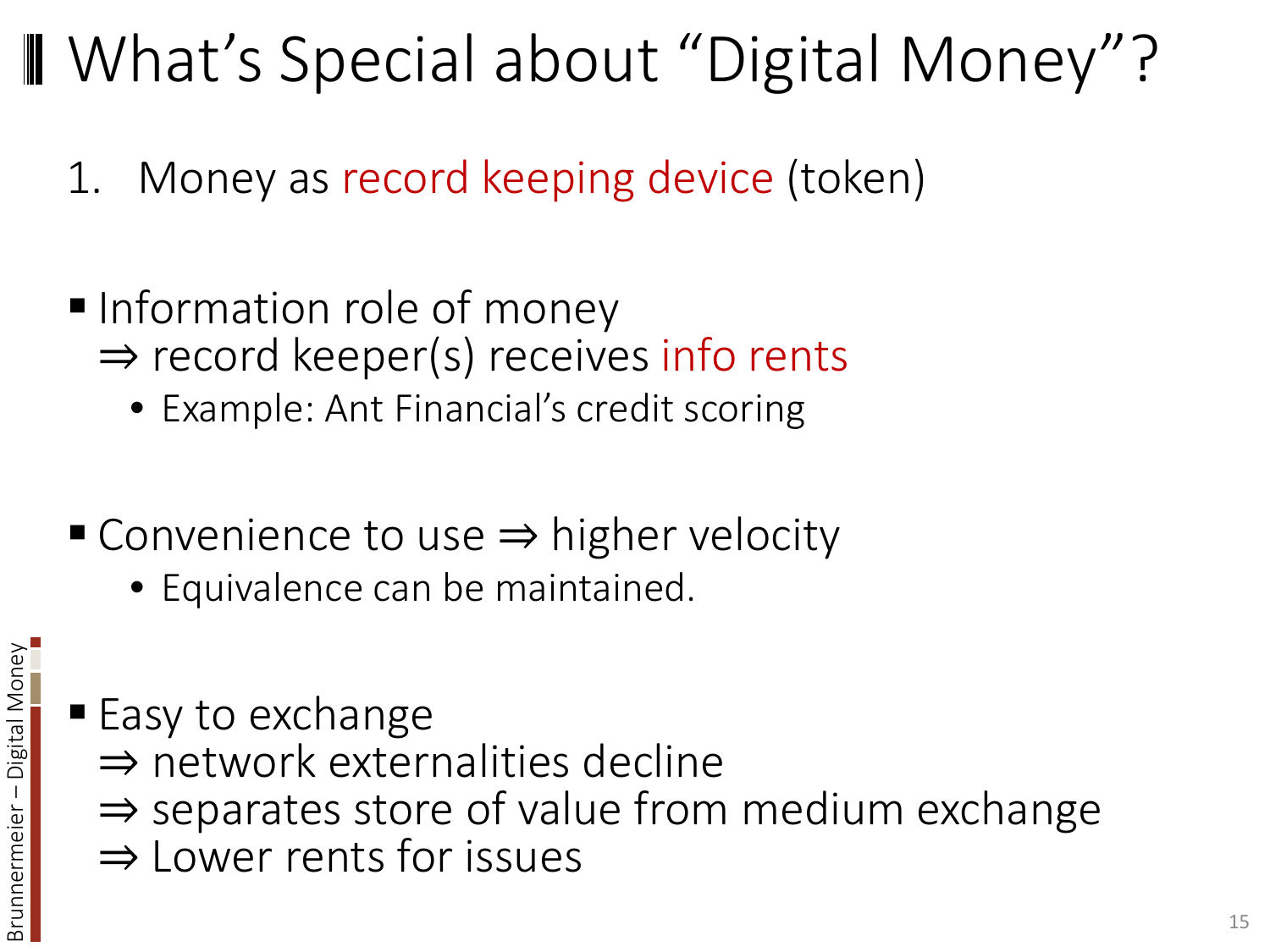# What's Special about Crypto Currencies?

- Abadi & Brunnermeier (2018) "Blockchain Economics"
- **Decentralized recork keeping** 
	- PoW blockchain vs. permissioned blockchain
- **Fork competition** 
	- Info portability + record-keeper competition
	- Instability (split in subgroups)

#### Correctness

- Monopolist's incentives are dynamic PoW-Blockchain incentives are static
- Rollback

Brunnermeier

– Digital Money

Brunnermeier – Digital Money

#### ■ Enforcement: Ownership vs. Possession 16

#### Blockchain Trilemma

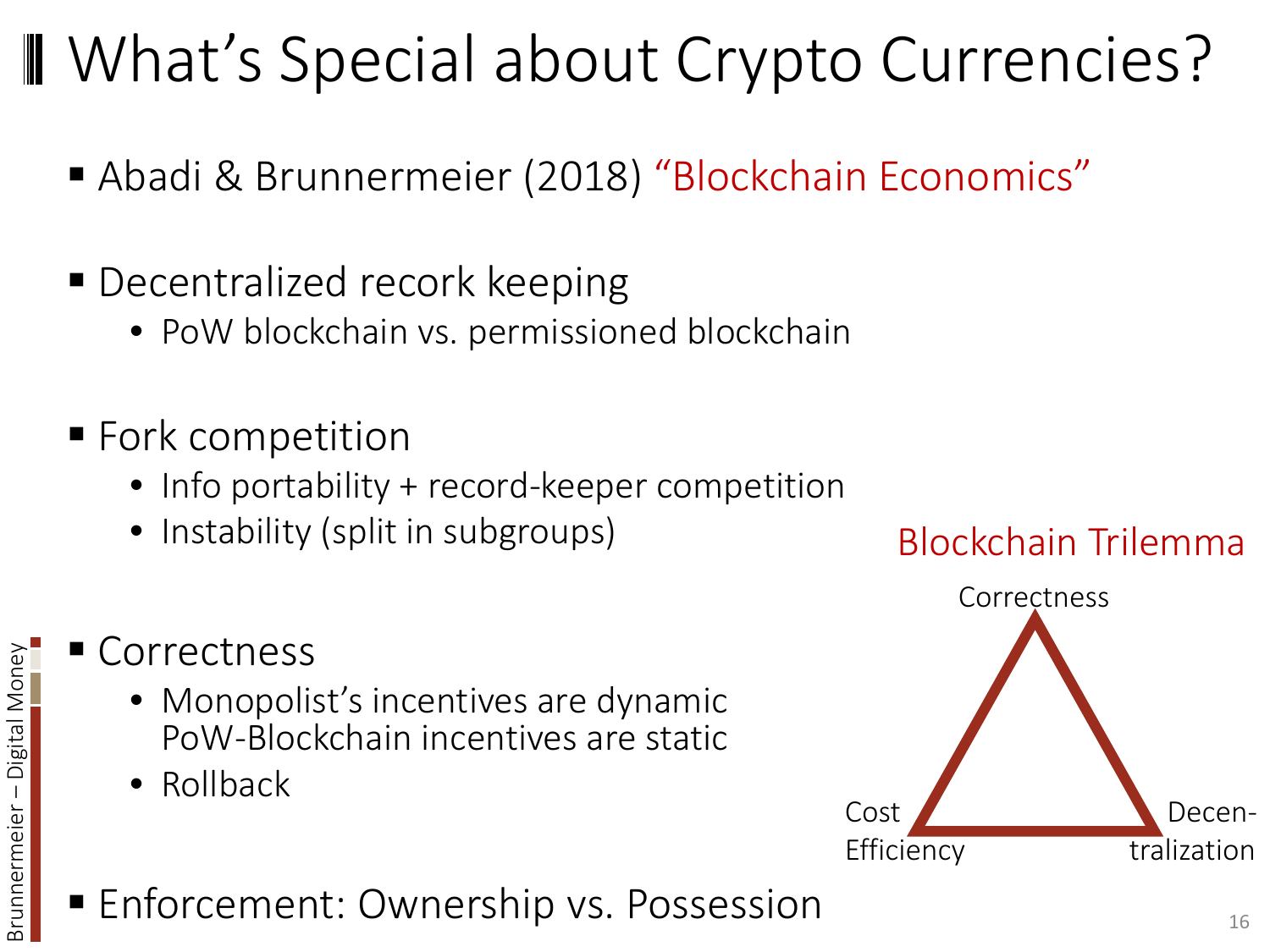#### **II** Economically Relevant Differences btw. Centralized Ledger and Blockchain

- 1. Free entry (for record-keepers)
	- But requires identity management. Hence, PoW
- 2. Ability to roll back blockchain
- 3. Portability of Information (for proposers)



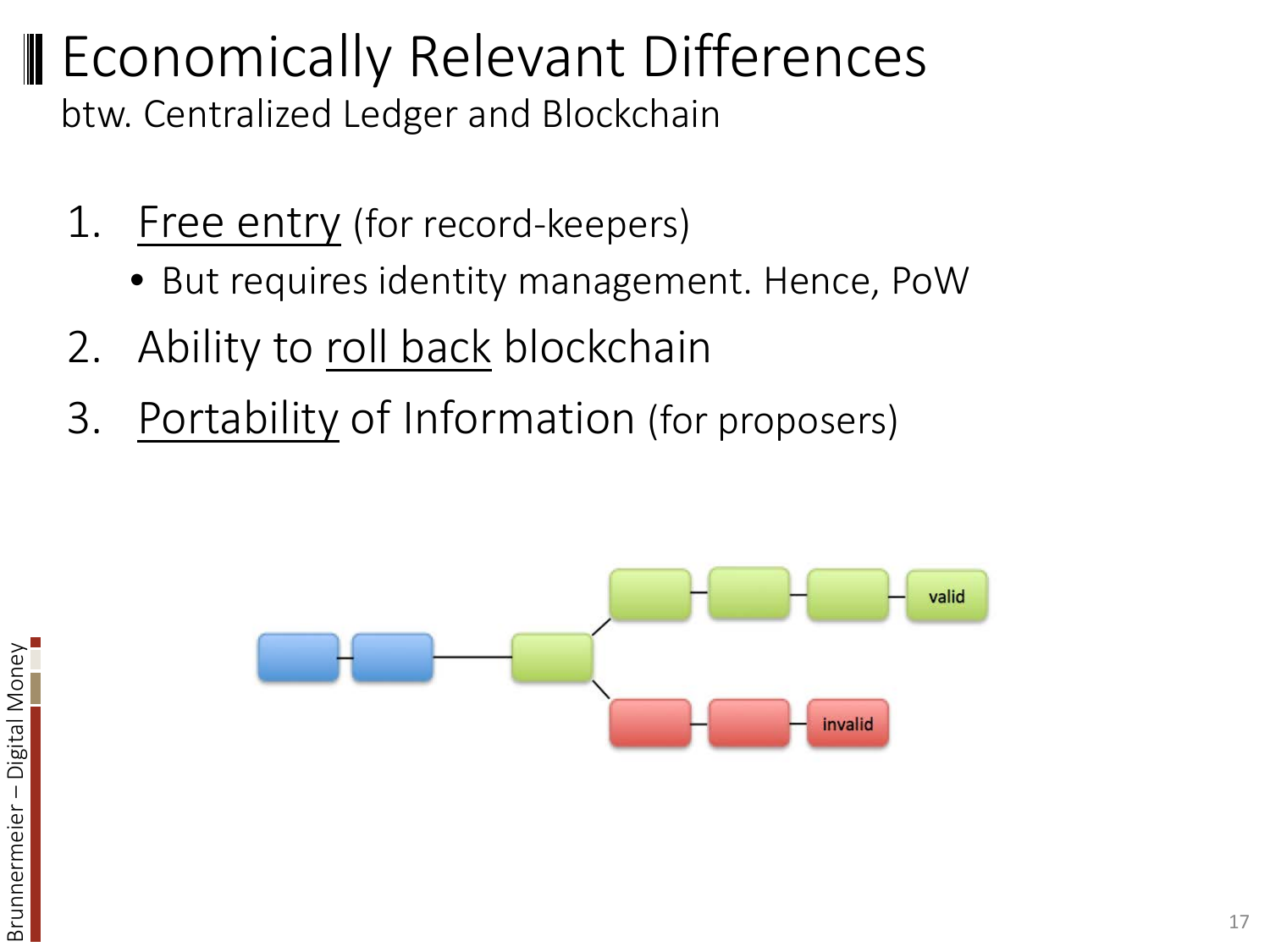# **I**I Rollback

- With centralized ledger
	- Future rents/franchise value incentives centralized record keeper to correctly report transactions dynamic incentive scheme
	- No rollback
	- ⇒ Punishment is costly
		- High franchise value needed in order for punishment to be credible
			- For TBTF institution (like Wells-Fargo) must be even higher
- With blockchain
	- Free entry ⇒ no future rents/franchise value static incentive scheme
	- Rollback record keepers will compete to write on old chain
	- ⇒ Punishment is not costly
		- No franchise value needed! 18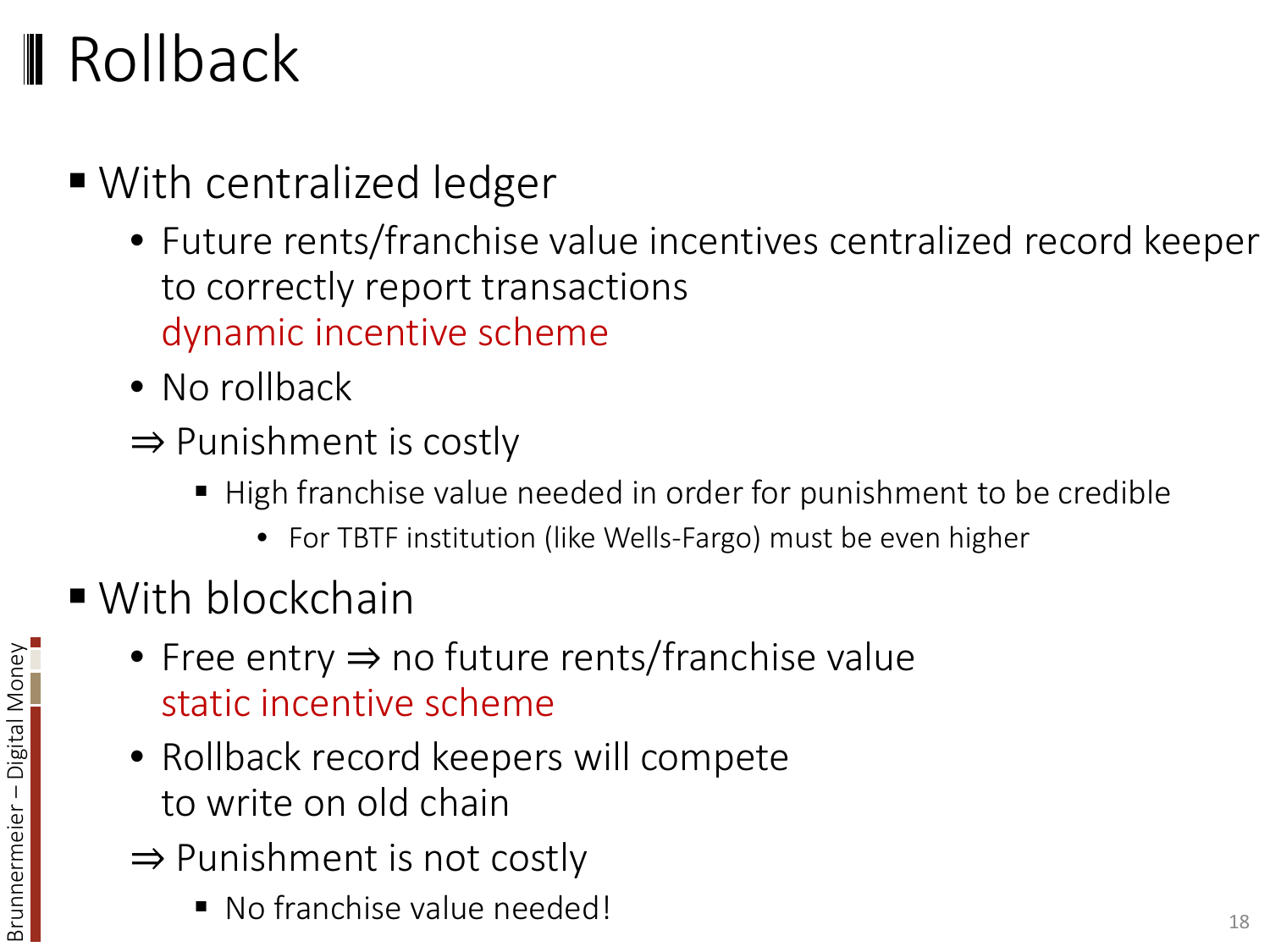# **Ⅱ** 2 Forms of Competition

■ Competition via entry and forking ("platform competition")

|                            |            | <b>Ability to FORK</b>  |                              |  |
|----------------------------|------------|-------------------------|------------------------------|--|
|                            |            | <b>Ves</b>              | no                           |  |
| Ability to<br><b>FNTFR</b> | free entry | <b>Blockchain</b>       |                              |  |
|                            | restricted | Permissioned Blockchain | Monopolistic<br>intermediary |  |

- "Fork competition": 2 necessary ingredients
	- Competition among record-keepers
	- Replication of info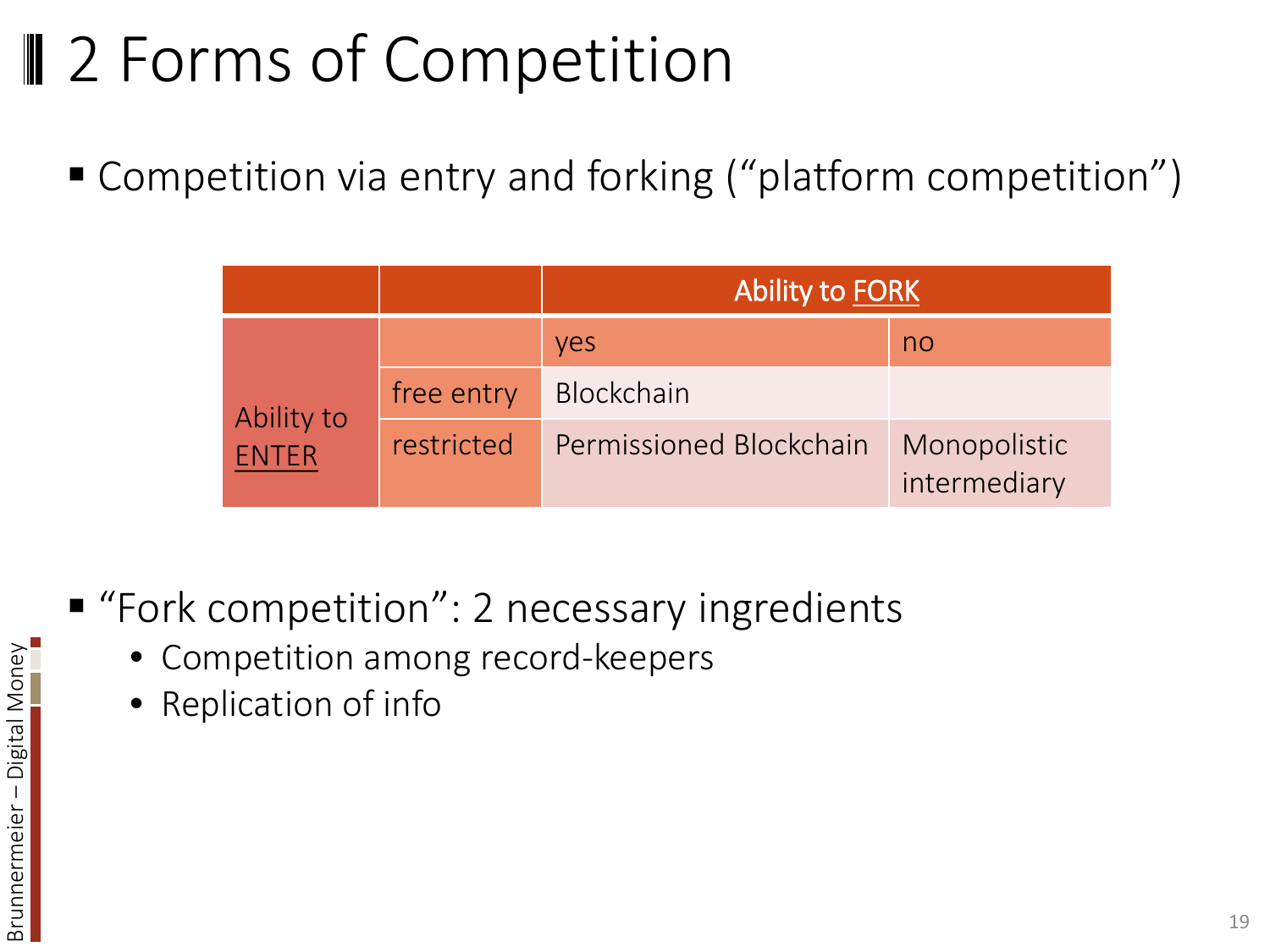# **Fork competition**

- With centralized ledger, information is not portable ⇒ Competition is reduced
	- Example: Alibaba's credit scoring, Amazon's seller rating, Facebook friends
- With Blockchain, information is portable

 $\Rightarrow$  Competition is fierce (contestable market for platforms)

**Example: Software developers have incentive to develop new** technologies to fork off existing chains Bitcoin Cash, Bitcoin Gold, ….

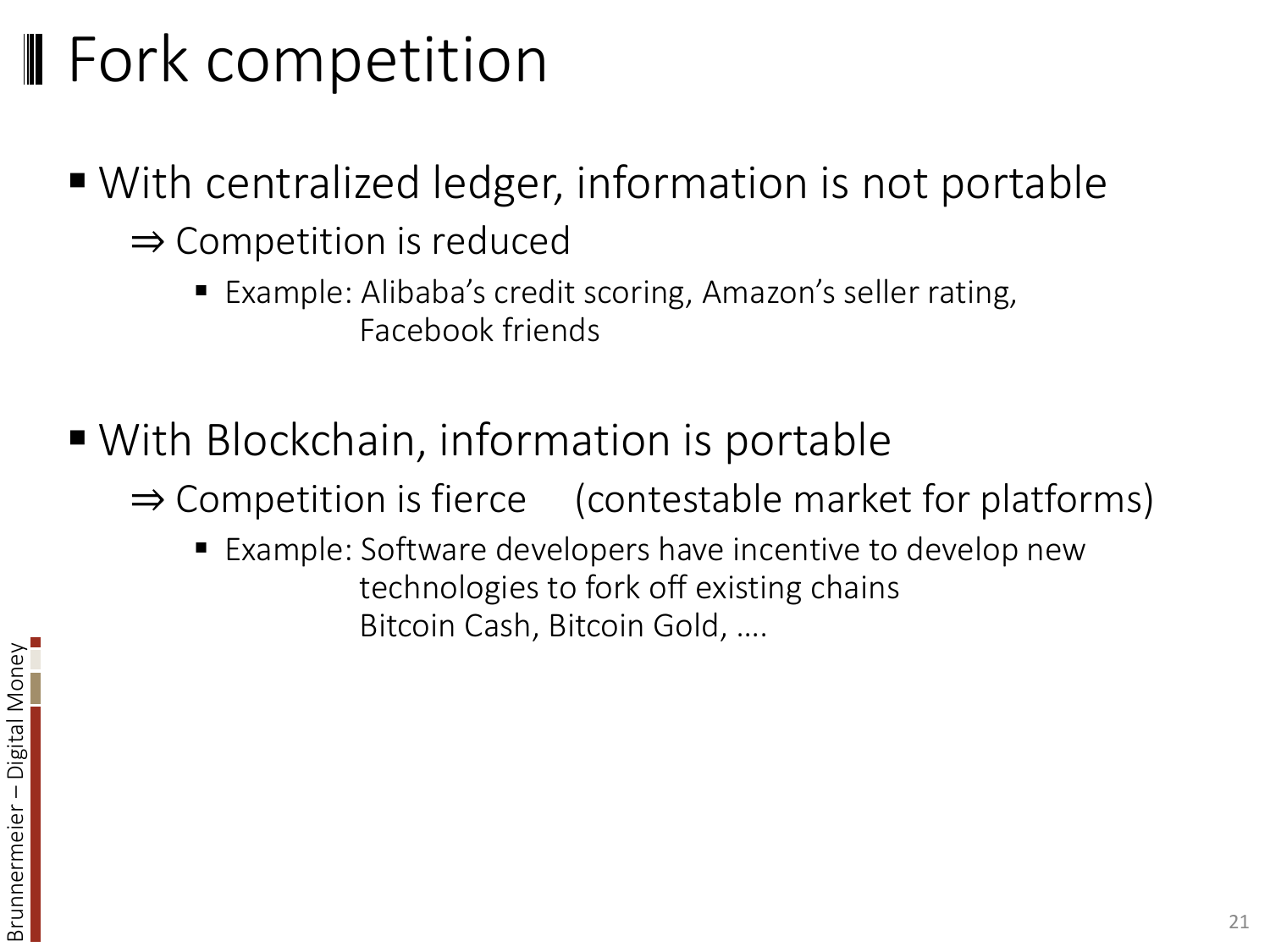# Fork ≠ Hayekian Currency Competition

- **Two types of currency competition:** 
	- Hayekian: sell old and buy new (price adjusts)
		- require active decision to participate (ignore new currency and save on info collection cost)
	- Fork: duplicate history

+ "helicopter drop" of new currency based on current stakes

- endowment effect if it is given to you

(even if one only sells new currency, pay info collection cost)

**Fork currency competition is fiercer than Hayekian**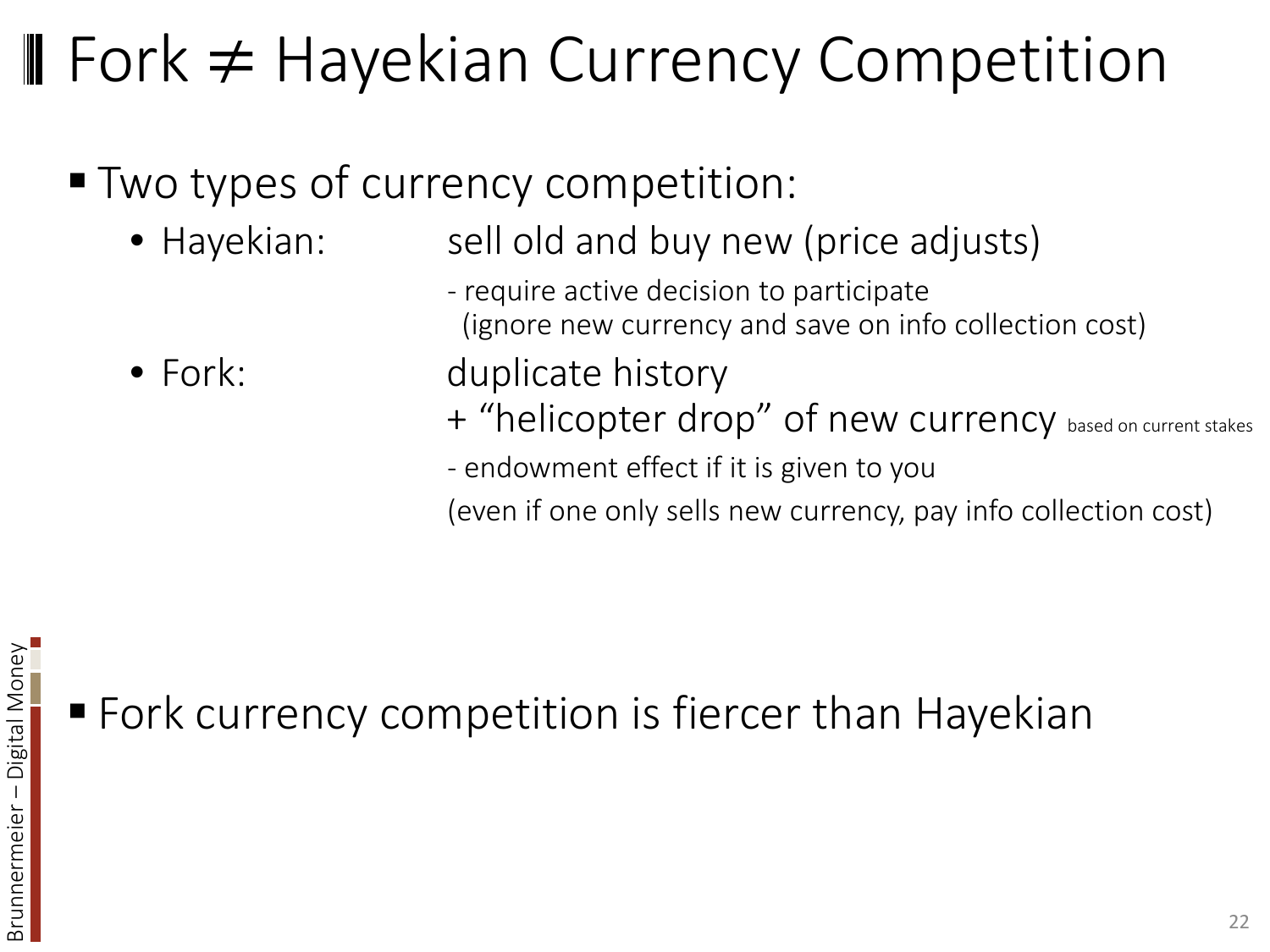# **II** Enforcement: Cryptocurrency is Special

- So far ignored enforcement distinction btw ownership & possession
	- Ownership is traded in the secondary market
	- Possession is conferred by the previous possessor and enforced by some entity
		- Example: Land registry requires enforcer who "kicks out the squatters"
- Enforcement of land registry, stock registry ... necessary … central authority needs to be incentivized
	- When to bundle enforcer & record keeper?
- Currency/platform info is special: "Money is a bubble" - no fundamental value/no dividend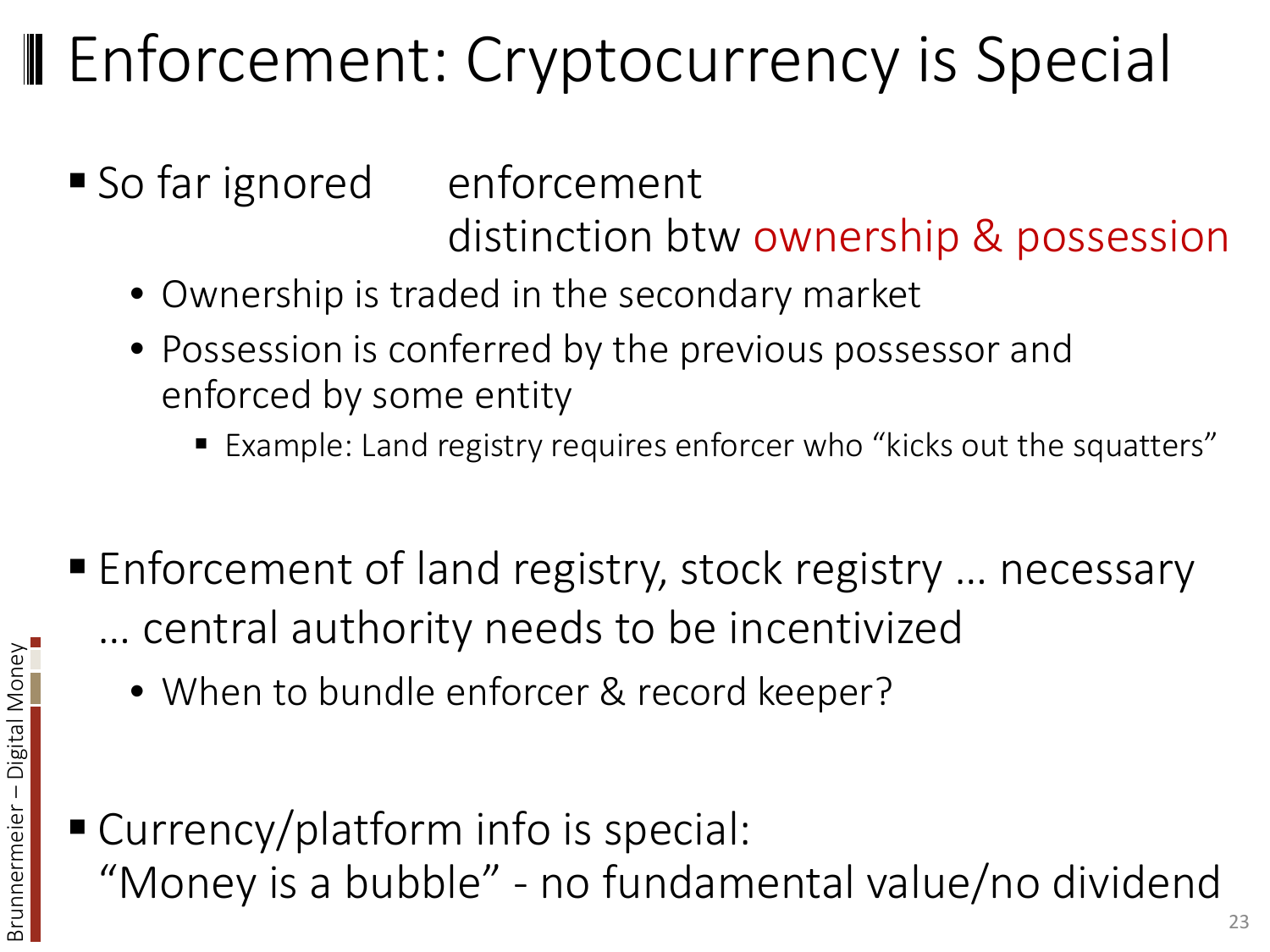#### … to sum up

- Money creation creates rents & resource cost free
- **Private vs. public money can be vith Dirk Niepelt** 
	- Who is allowed to issued "money"?
	- Should government compete with private money or disallow it?
		- CDBC vs. Vollgeld
	- Equivalence
		- **EX Liquidity creation is resource cost free**
		- Rent distribution
			- Perfect competitive passed on to borrowers/savers
			- Ownership structure
- What's special about digital money? with Joseph Abadi
- What's special about crypto money?
	- Blockchain trilemma
	- Fork competition
		- **F** Fork currency competition vs. Hayekian competition
	- Ownership vs. Possession: crypto currencies are special blockchains

25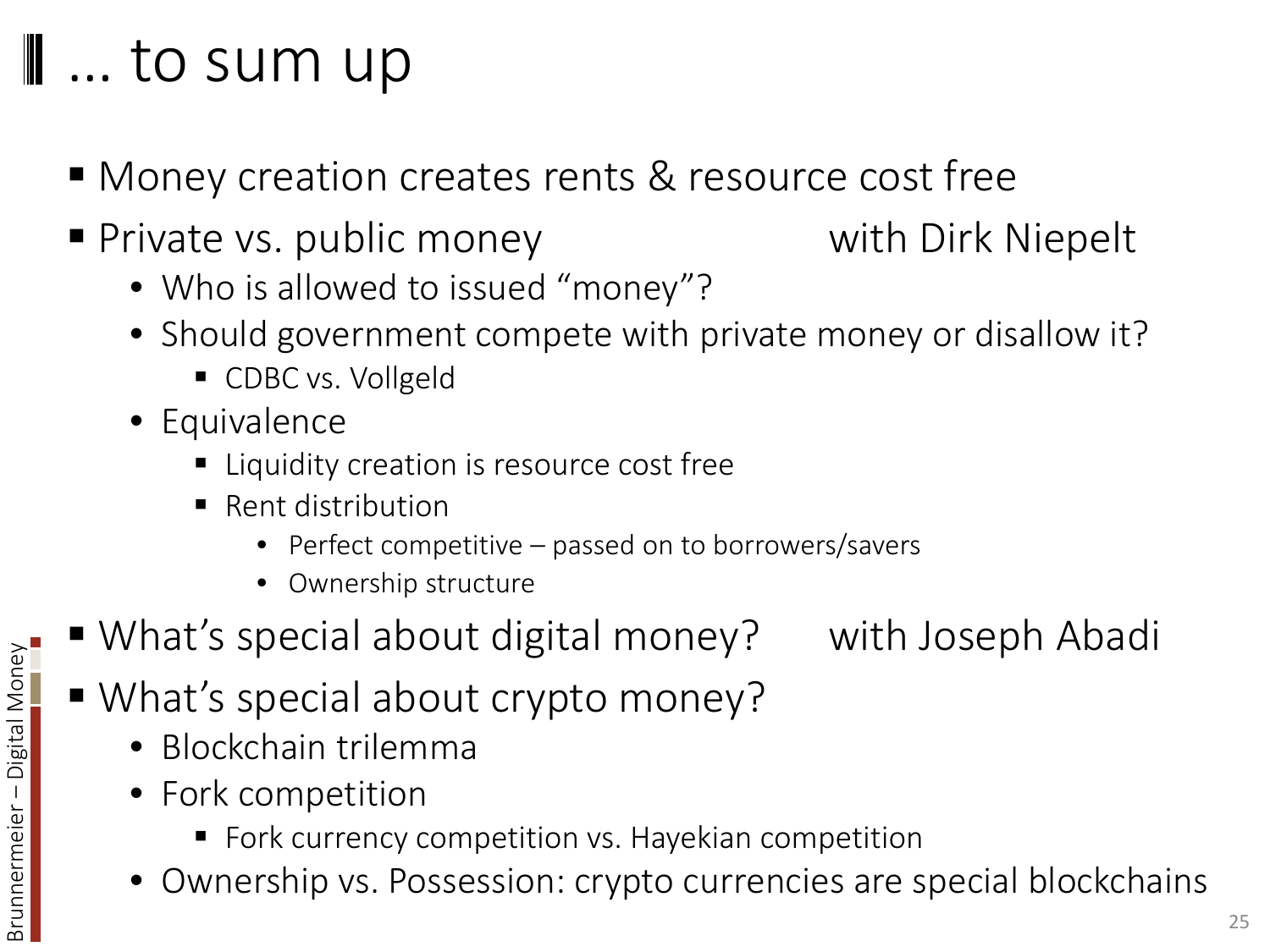## ■ Extra slides

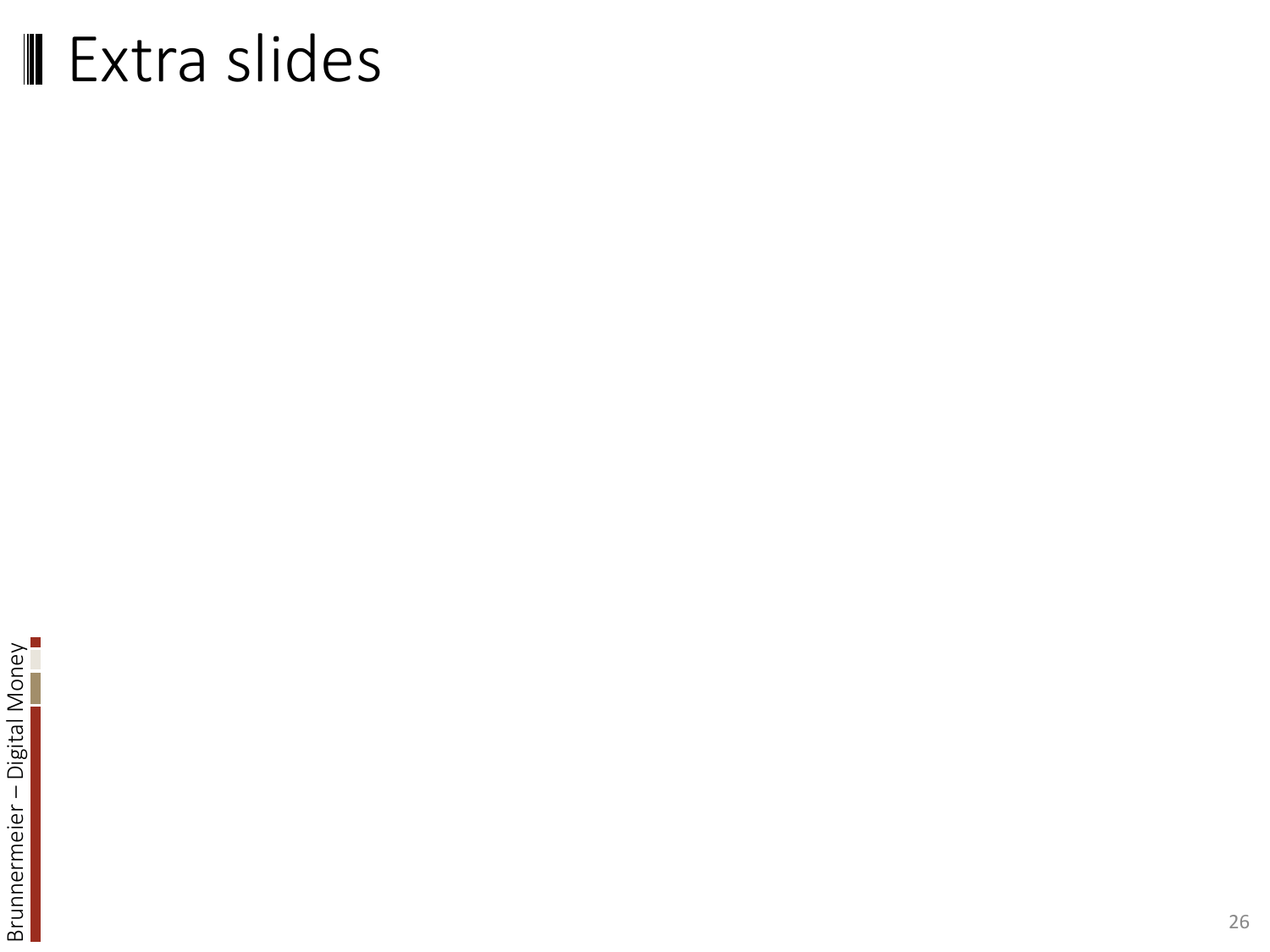# **Ⅱ** Models of Money

- **Store of value** 
	- OLG: Samuelson
	- Friction: Bewley
	- X Brunnermeier-Sannikov: "I Theory of Money"
- Medium of exchange double-coincidence of wants
	- Cash-in-Advance Models Clower
	- Money in Utility Function Sidrauski
	- Shopping time models
	- New Monetarism Lagos-Wright

Unit of account

Brunnermeier

– Digital Money

Brunnermeier – Digital Money

• New Keynesian Models